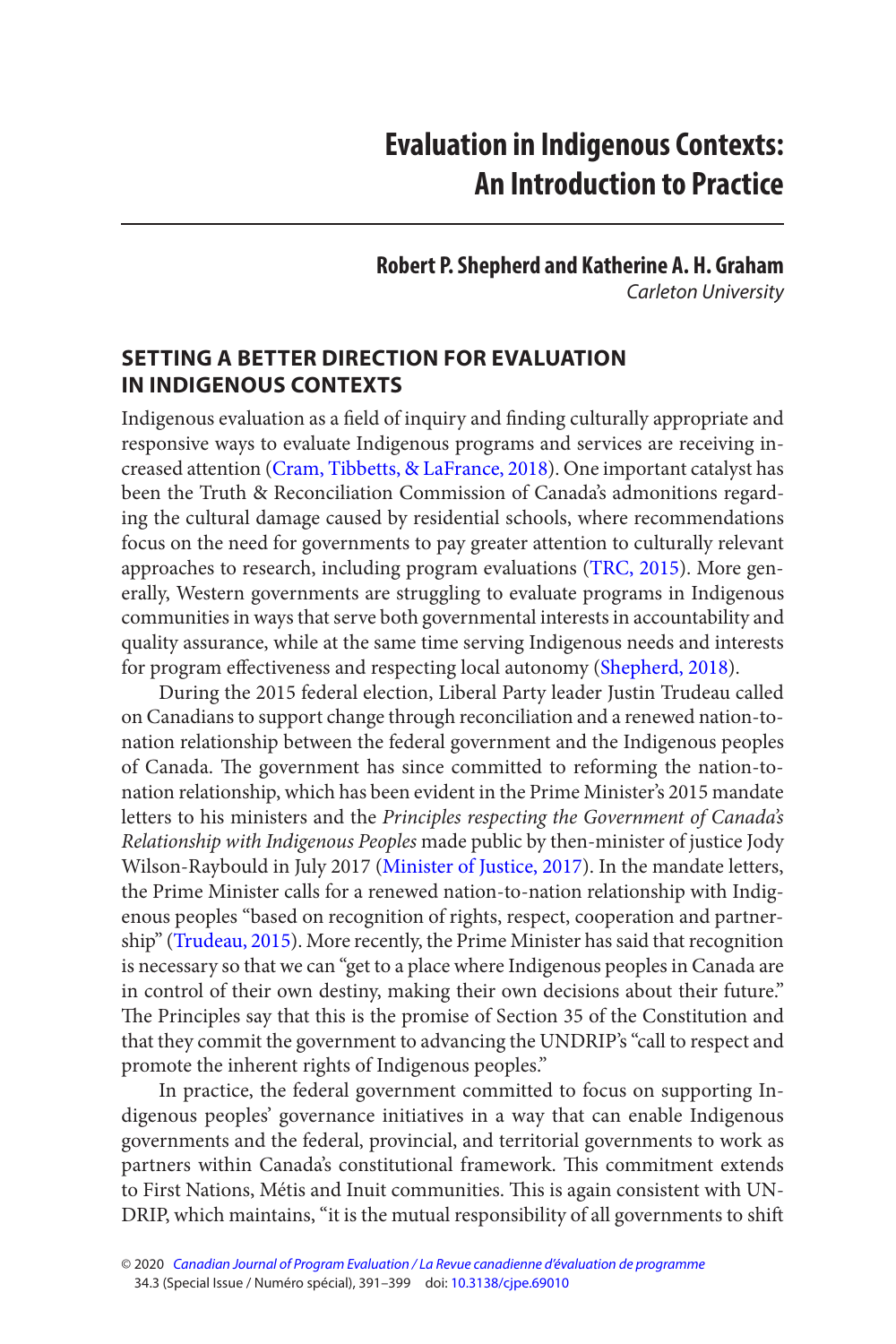<span id="page-1-0"></span>their relationships and arrangements with Indigenous peoples so that they are based on recognition and respect for the rights to self-determination, including the inherent right to self-government for Indigenous nations" (UN Office of the [High Commissioner for Human Rights, 2013](#page-7-0)). This is where Indigenous evaluation enters as a source of evidence in the context of recognition and respect, efforts to build capacity among all parties to the relationship, and development of models of reflection and control in the areas of programming, finance, and governance.

So far, little has been offered in the academic literature regarding the transformation of evaluation in light of this new paradigm of relations. A recent edition of New Directions in Evaluation on Indigenous evaluation makes the case for innovations in evaluation that meet the contextual needs of Indigenous peoples [\(Cram et al., 2018](#page-6-0)). Its focus is on contextual differences between Indigenous and non-Indigenous approaches to evaluation. This is an important contribution, but it is only part of the greater discussion needed to advance evaluation practice in this area. Specifically, this CJPE volume attempts to examine evaluation at the community and regional/organizational levels, along with the challenges inherent in governmental evaluation in these varied contexts. Aside from acknowledging that there are indeed conceptual differences in approach at the broad level of epistemology, there are also challenges of axiology, ontology, and methodology, as determined by such factors as language, cultural norms and practices, governance of evaluation and research, community decision making, and what is accepted as evidence in decision making.

In terms of past performance, it has been noted that the contribution of evaluations of Indigenous programs to better public policy making have been limited at best [\(Cram, Chilisa, & Mertens, 2016](#page-6-0); [Cram & Mertens, 2015\)](#page-6-0). This has been seen as a result of the imposition of Western post-positivist approaches ([Bow](#page-6-0)[man, 2017;](#page-6-0) [Chilisa, 2012](#page-6-0); [Mertens, 2018](#page-7-0); [Shepherd, 2018](#page-7-0)). Indeed, evaluation in many Indigenous communities is seen as something done "to them" rather than "with them" or even "for them" ([Cram et al., 2018](#page-6-0), p. 8; [Wehipeihana, 2018\)](#page-7-0). As a consequence, there have been many calls from outside the field of evaluation to do better ([Bowman, 2017](#page-6-0); [Pasternak, 2017](#page-7-0)) and to recognize the participation of Indigenous community members in any research and evaluation endeavour that affects them. This message has been reinforced by the recent calls of the Truth and Reconciliation Commission to shift the balance of focus from Western approaches to Indigenous ways of knowing (broadly defined).

Within the past decade, the evaluation literature has begun to categorize Indigenous approaches to evaluation. Some scholars such as [Mertens and Wil](#page-7-0)son (2012) frame it in the transformative school of thought, given the focus on understanding power dynamics within program designs, and who interventions privilege. Likewise, Chilisa (2012) and Cram (2016), and most recently Mertens [\(2018 \)](#page-7-0), refer to Indigenous evaluation as a separate paradigm given the distinct history of colonization in many settler countries, which includes, but is not limited to loss of land, resources, exclusion from governmental policymaking, and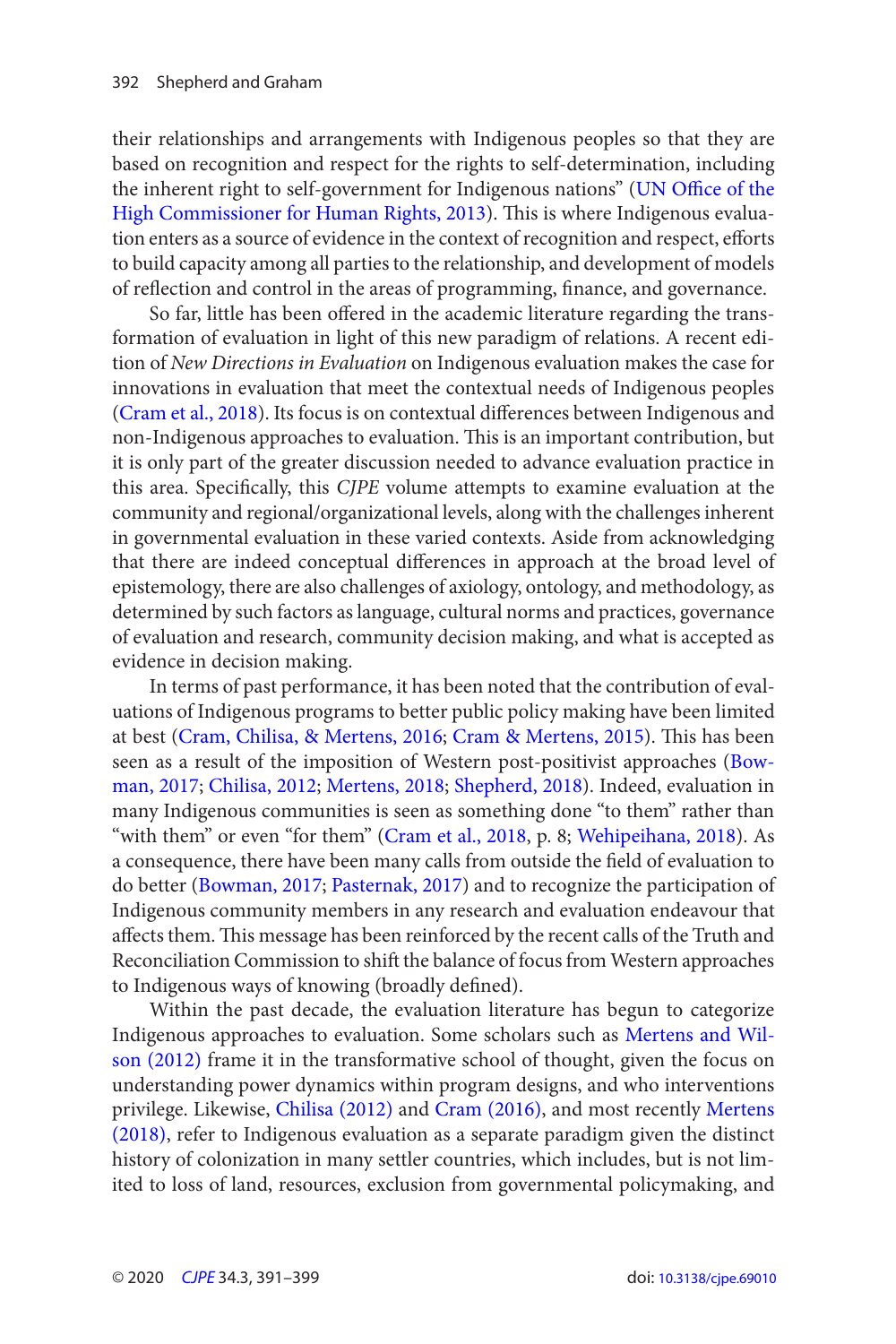<span id="page-2-0"></span>outright policies of termination. More broadly, differences in spirituality and collective identity among Indigenous peoples and between Indigenous peoples and settler populations have been recognized. One result is that Indigenous relations have been treated uniquely in the academic literature compared with those of other marginalized groups ([Kymlicka, 2009](#page-7-0)). More specifically, there is burgeoning recognition not only that evaluation in Indigenous contexts must be thought of as distinct from other forms of evaluation inquiry but also that the ontology and epistemology of evaluation in these contexts merit a different way of conceiving of evaluation designs, data gathering, and reporting results.

For non-Indigenous governments that work with Indigenous communities and organizations, there is a struggle given new ethical and ontological imperatives that emanate from public commentary, such as the TRC's call for better ways to carry out evaluations that meet local needs for evidence, rather than a focus on fiscal or programmatic accountability at the donor government level. Evaluation as a field has yet to figure out how to make a contribution to evidence that aligns with Indigenous ways of knowing and also meets the varied purposes of donor governments. This special issue explores this challenge as well.

 Therefore, the papers in this volume are about understanding the role, approach, and application of evaluation in Indigenous contexts using several policy fields as a reference. Each of the authors has worked in the Indigenous space for many years, either as an Indigenous or non-Indigenous evaluator, and has observed the strengths and limitations of Western-based approaches across several Indigenous contexts. The idea behind the volume is to highlight where the different policy fields and contexts may be converging and diverging in practice and experience. However, central to each of the papers is the common understanding that there are fundamental differences in ontology and epistemology between working in Indigenous contexts and other contexts, and how these can be balanced with governmental expectations for performance. The key sources of difference explained in the next section underpin the articles that follow.

### **IDENTIFYING ONTOLOGICAL AND EPISTEMOLOGICAL DIFFERENCE**

 There are many factors and risks to consider when bringing or bridging Indigenous cultural knowledge into Western research spaces such as evaluation. These include the potential for cultural dominance and appropriation, misinterpretation, and the dismissals that come with introducing Indigenous ways of knowing into the academy ([Smith, 1999,](#page-7-0) pp. 99–103). Nonetheless, the admonitions of the Royal Commission on Aboriginal Peoples (RCAP) in 1996, and more recently the Truth & Reconciliation Commission in 2016, have resulted in growing acceptance in the academy and governmental policy circles that Indigenous nations and communities are different in their understanding and approach to identity and ways of knowing. There is further recognition that this identity should be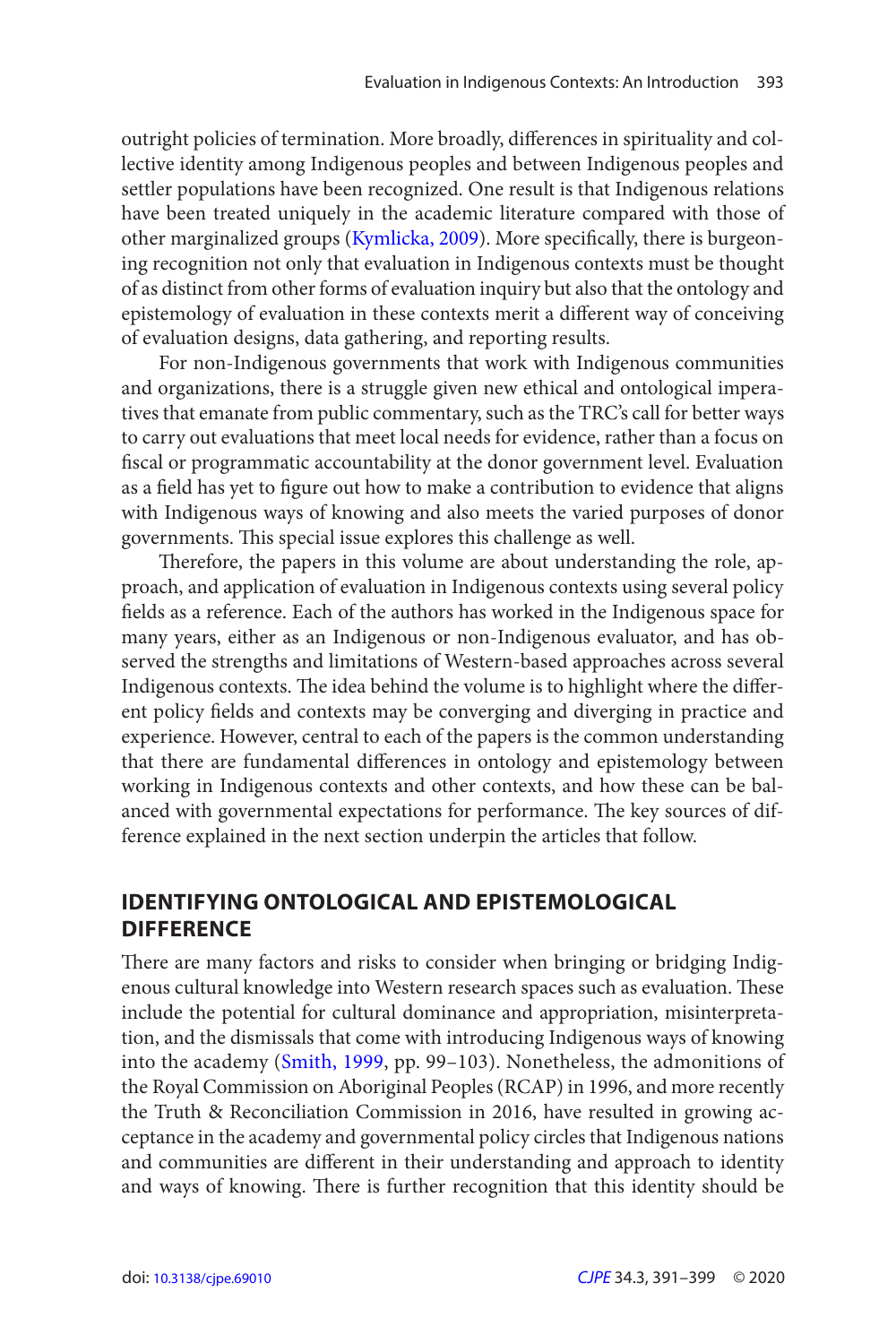<span id="page-3-0"></span>understood if reconciliation is to have any probability of success in policymaking or the results of evaluations. There is growing acceptance that to be Indigenous is, by definition, to be culturally, socially, and politically distinct ([Battiste, 2007](#page-6-0);  [Bowman, 2017](#page-6-0)).

 The basis of difference between Western and Indigenous ontology and epistemology can be traced to what [Groh \(2018](#page-6-0), p. 56) refers to as the "Tenets of Indigeneity," which serve to provide context or points of reference. These tenets should inform the work of evaluation in Indigenous contexts. The first tenet is that Indigenous people regard themselves as descendants of those who lived on their lands well before colonization (historical continuity). Second, it is accepted that Indigenous peoples are inextricably linked to their territory through having lived there before others with a relationship to those lands. Third, Indigenous peoples, by virtue of their own perseverance, maintain certain cultural features and value these as worthy to pass to future generations. It is further accepted that each Indigenous society is different from other peoples and even that communities vary one from another, further influencing self-identity. Fourth, Indigenous peoples have experienced a collective suppression of their cultures, expressed through discrimination, subjugation, dispossession, and various forms of cultural or other diminishment. Although defining Indigenous identity is highly contestable by virtue of the fact that it is not homogenous ([Kovach, 2009](#page-7-0), pp. 23–39), it does not minimize the need or the collective will to recognize difference and find appropriate approaches to bridge ontological and epistemological constructs in a way that enhances social collective understanding.

In Western ontological and epistemological paradigms, there is an underlying assumption that knowledge is understood individually and is superior, and that conveyance of that knowledge is also done on an individual basis in ways that privilege Western ways of knowing ([Bortolin, 2011](#page-6-0)). By contrast, in most Indigenous ontologies, "knowledge is relational" [\(Wilson, 2001](#page-7-0), p. 176). [Wilson](#page-7-0)  [\(2008](#page-7-0), p. 73). Wilson maintains that most Indigenous ontologies value multiple understandings of reality as emanating from individuals and communities but that each has its own relationship with that reality. By contrast, in Western understandings of constructivism, each individual has a relationship with the object, policy, program, or social construct. That is, Indigenous ontologies regard reality as a process of relationships, and "Indigenous ontology is actually the equivalent of an Indigenous epistemology" ([Wilson, 2001](#page-7-0), p. 176). Language can reflect this difference. In English, objects are named (e.g., chair, house, lawn), whereas in many Indigenous languages, verbs are more prevalent to describe the uses of the object or one's relationship to it rather than labels. In Indigenous epistemology, it is likewise with people: relationships are multiple. Someone can be an aunt to one person, and a sister to someone else—knowledge is relational, and knowledge creation is shared. As [Wilson \(2008,](#page-7-0) p. 74) explains,

 They thus include interpersonal, intrapersonal, environmental and spiritual relationships, and relationships with ideas. Indigenous epistemology is our cultures, our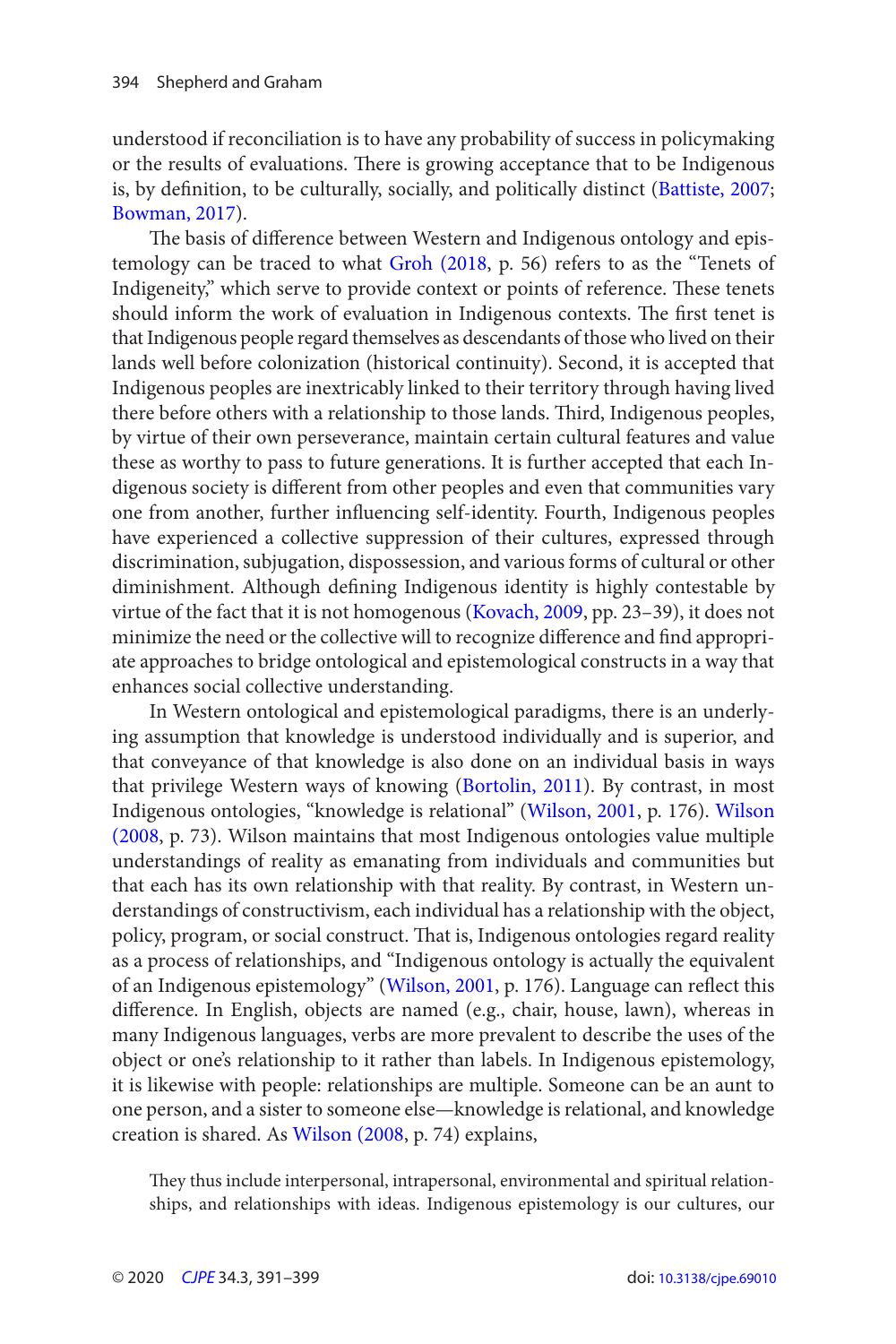<span id="page-4-0"></span>worldviews, our times, our languages, our histories, our spiritualities and our places in the cosmos. Indigenous epistemology is our systems of knowledge in their context, or in relationship.

At the ethical (axiological) core of such relationships is respect. Respect for self and each other is most certainly a base principle. However, also core to Indigenous ontologies and epistemologies is a respect for relationships between people, places, and objects that does not impinge on what is considered appropriate boundaries in representation, authorities, sovereignties and social and political contexts. As [Wilson \(2008](#page-7-0), p. 77) describes it, "Indigenous axiology is built upon the concept of relational accountability. Right or wrong; validity; statistically significant; worthy or unworthy; value judgements lose their meaning. What is more important and meaningful is fulfilling a role and obligations in the research relationship." Such conceptions extend beyond traditional Western notions of constructivism, where there remains the idea that there be an appropriate separation between the researcher and the "object" of research. More contemporary notions of constructivism in transformative evaluation epistemologies would maintain that researchers must have points of reference within the relationships being built, which involves helping to build the relationships through the process of knowing. The researcher, therefore, develops respect in the relationship by creating a vested interest that the results are useful to both the community and research endeavour: there must be respect, reciprocity, and responsibility ([Guba &](#page-6-0) [Lincoln, 2000](#page-6-0); [Weber-Pillwax, 2001](#page-7-0)).

## **PAPERS CONTRIBUTED TO THIS SPECIAL EDITION**

 The articles in this special edition are intended to frame the core context and issues pertaining to shifting the paradigm and practices of evaluation from Western and colonial models to approaches that reflect the reality of Western - Indigenous relationships and transformational needs. The first three articles in this volume frame the issues, while the latter four contributions provide more applied insights into the realities of the moment and the assets and challenges associated with moving forward in a good way. We then offer a brief conclusion that attempts to identify priorities for moving forward.

Pamela McCurry's article sets the scene from a legal perspective. The constitutional and legal context of Indigenous policy and programming is Canada is crucial. The evaluation community must understand that Section 35 of the Constitution Act, which affirms Indigenous rights, has been consistently interpreted by the courts to affirm specific rights related to Indigenous governance. McCurry demonstrates how this sets the foundation for reform of relationships and practices in the evaluation of Indigenous programs and in development of future policy.

Michelle Firestone has contributed a practice note that illustrates in a very concrete way how a group of respected Indigenous health and social service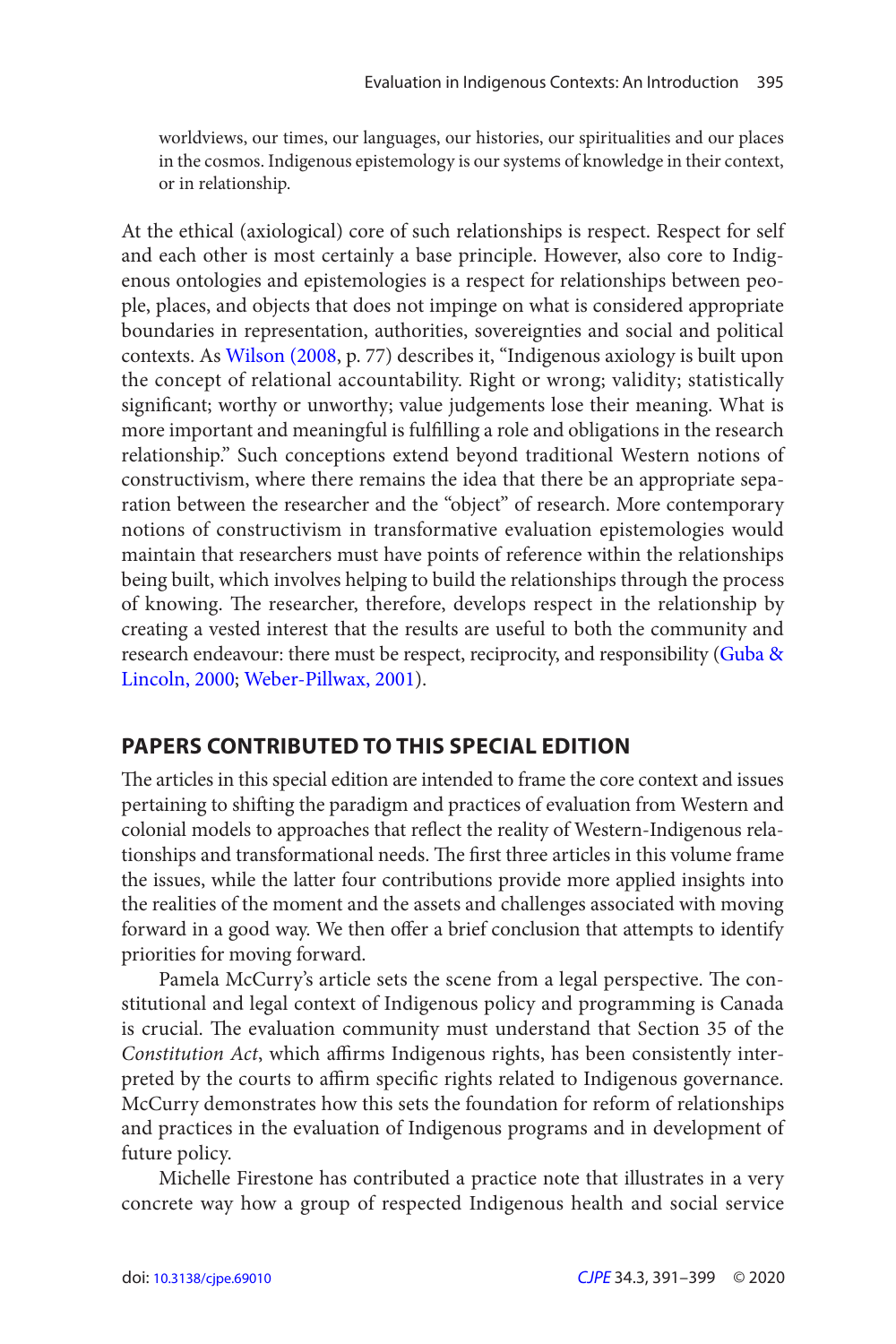<span id="page-5-0"></span>advisors were able to use relational practices to develop decolonizing principles and protocols that support community self-determination, centralize (but not homogenize) Indigenous cultures and worldviews, and provide guidelines to inform health and social service evaluation going forward.

Larry Bremner and Nicole Bowman share the theoretical and methodological roots of EvalIndigenous, established in 2012 under the global EvalPartners initiative to connect legislators and academics with practitioners. They discuss the theoretical and methodological roots of EvalIndigenous, which are grounded in tribal critical and Indigenous theories and methods and which consistently respect local Indigenous community agendas and philosophies. They highlight the implications of the work of EvalIndigenous for future evaluation policies and strategies.

Robert Shepherd and Katherine Graham contribute a piece that highlights some of the gaps in the evaluation literature about ways to improve evaluators' understanding of Indigenous ontologies and epistemologies and how to bridge these in practical ways with Western ways of knowing. They illustrate the challenges of doing this based on their own experiences with the Indigenous Youth Futures Partnership, a community-based project designed to improve the resilience of and prospects for youth in northwestern Ontario First Nations. They conclude that trust is a fundamental condition that is needed to move the evaluation effort forward and that serves the reciprocal needs of communities and other users.

Gerald McKinley reflects on his continuing journey as a learner as a community-based partner in child and mental health programs in several Anishinaabek communities in Ontario. He focuses on the implications and impact of Mertens's work, which underpins evaluation with a foundation of social justice and human rights principles, on his practice as a medical anthropologist doing evaluation.

Kim Scott focuses on the recognition of Indigenous moral authority and how to recognize the assets and strengths of Indigenous communities in transformational times. She deals specifically with how to build an asset-based approach to policy and program development and evaluation in the transition of Indigenous communities from dependence on diesel for heating and electricity to renewable energy.

Debbie Delancey rounds out the volume by contributing a history of evaluation in the Northwest Territories (NWT). She analyzes the impact of the everchanging governance landscape in the NWT, as the territorial government develops new and evolving relationships with First Nations and Inuvialuit governments and organizations emerging out of modern treaties. This has significant implications for evaluation, including an emerging interest in the practical working relationship between Indigenous evaluation and Western approaches.

 This edition of the journal concludes with a call to action. It argues for Indigenous evaluation to be a separate branch on the "evaluation tree" ([Alkin, 2012](#page-6-0)) from Western and transformative evaluation ([Mertens & Wilson, 2012](#page-7-0)). Based on the other contributions to this volume, we begin the process of identifying an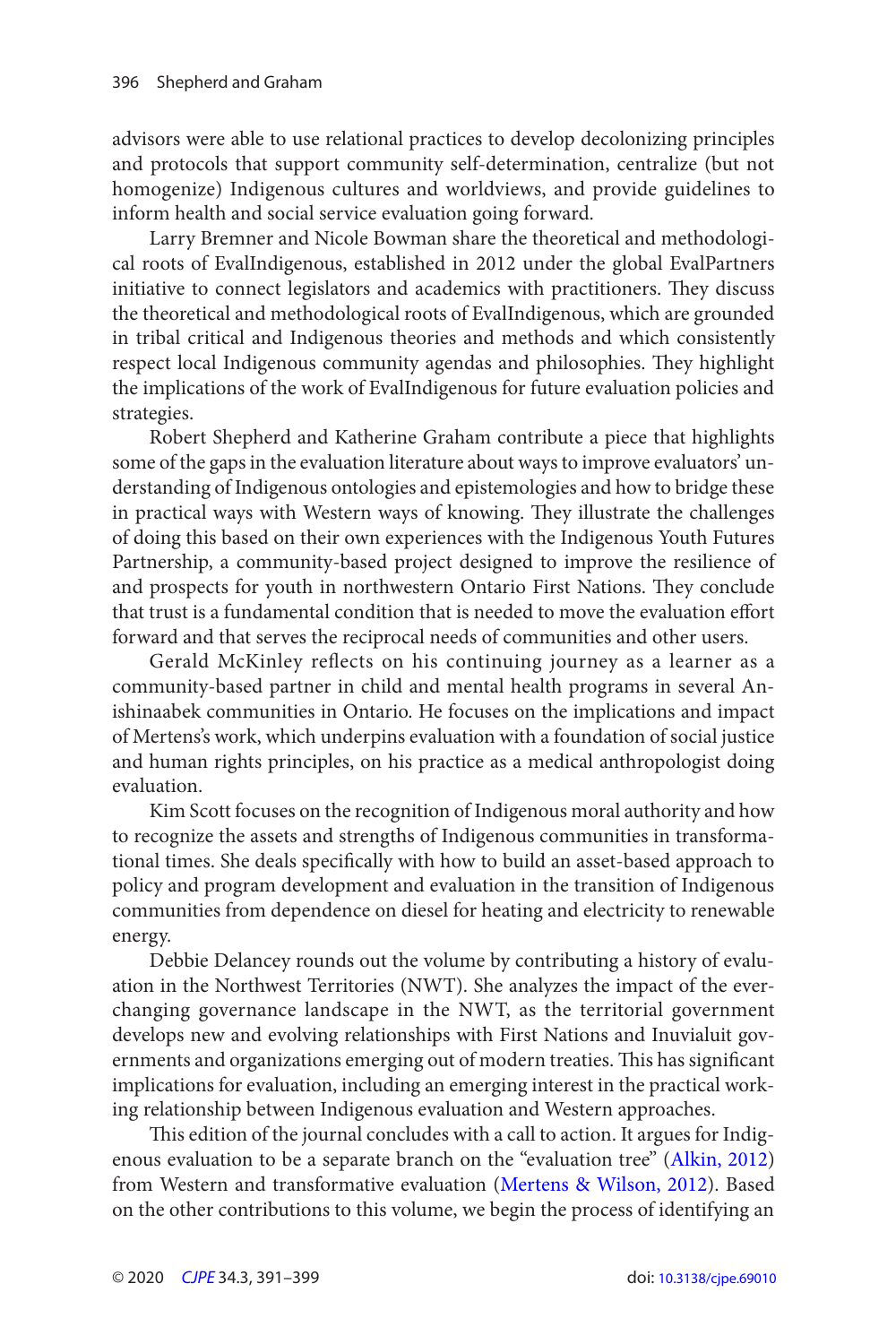<span id="page-6-0"></span>agenda for the Canadian Evaluation Society to move forward. There have been some positive and foundational developments at the national level, particularly as part of CES national conference proceedings since the Report of the Truth and Reconciliation Commission, including a policy commitment to better respect Indigenous ways of knowing in fieldwork. We argue, however, that real work is required at the CES chapter level to build practical knowledge and provide the foundation for the new relationships that are essential if the field of evaluation is to contribute positively to our reality. The process begins with awareness-building and the need to relinquish some control over evaluation projects.

#### **REFERENCES**

- Alkin, M. (2012). Evaluation roots: A wider perspective of theorists' views and influences. Thousand Oaks, CA: Sage.
- Battiste, M. (2007). Research ethics for protecting Indigenous knowledge and heritage: Institutional and researcher responsibilities . In N. Denzin & M. Giardina (Eds.), Ethical futures of qualitative research: Decolonizing the politics of knowledge (pp. 111-127). Walnut Creek, CA: Left Coast Press.
- Bortolin, K. (2011). Serving ourselves: How the discourse on community engagement privileges the university over the community. Michigan Journal of Community Service Learning, 18(1), 49-58. Retrieved from http://hdl.handle.net/2027/ [spo.3239521.0018.104](http://hdl.handle.net/2027/spo.3239521.0018.104)
- Bowman, N. (2017). Asserting tribal sovereignty in evaluation and policy studies. Tribal Leader/Scholar Forum of the National Congress of American Indians—Policy Research Institute. Uncasville, CT . Retrieved from [https://www.ncai.org/policy-research-center/](https://www.ncai.org/policy-research-center/initiatives/tribal-leader-scholar-forum)  [initiatives/tribal-leader-scholar-forum](https://www.ncai.org/policy-research-center/initiatives/tribal-leader-scholar-forum)
- Chilisa, B. (2012). Indigenous research methodologies. Thousand Oaks, CA: Sage.
- [Cram , F. \( 2016 \)](#page-1-0). Lessons on decolonizing evaluation from Kaupapa Maori evaluation. Canadian Journal of Program Evaluation, 3(30), 296-312. https://doi.org/10.3138/ [cjpe.30.3.04](https://doi.org/10.3138/cjpe.30.3.04)
- Cram, F., Chilisa, B., & Mertens, D. M. (2016). The journey begins. In D. M. Mertens, F. Cram, & B. Chilisa (Eds.), Indigenous pathways into social research: Voices of a new generation (pp. 11-40). New York, NY: Left Coast Press.
- Cram, F., & Mertens, D. M. (2015). Transformative and Indigenous frameworks for multimethod and mixed methods research. In S. Hesse-Biber & B. Johnson (Eds.), The Oxford handbook of multi-methods and mixed methods research inquiry (pp. 91-110). New York, NY: Oxford University Press .
- Cram, F., Tibbetts, K. A., & LaFrance, J. (2018). Editor's notes: A stepping stone in indigenous evaluation. New Directions for Evaluation, 2018(159), 7-16. https://doi. [org/10.1002/ev.20327](https://doi.org/10.1002/ev.20327)
- Groh, A. (2018). Research methods in indigenous contexts. Cham, Switzerland: Springer.
- Guba, E., & Lincoln, Y. (2000). Paradigmatic controversies, contradictions, and emerging confluences . In N. Denzin , & Y. S. Lincoln (Eds.), Handbook of qualitative research (pp. 163-188). Thousand Oaks, CA: Sage.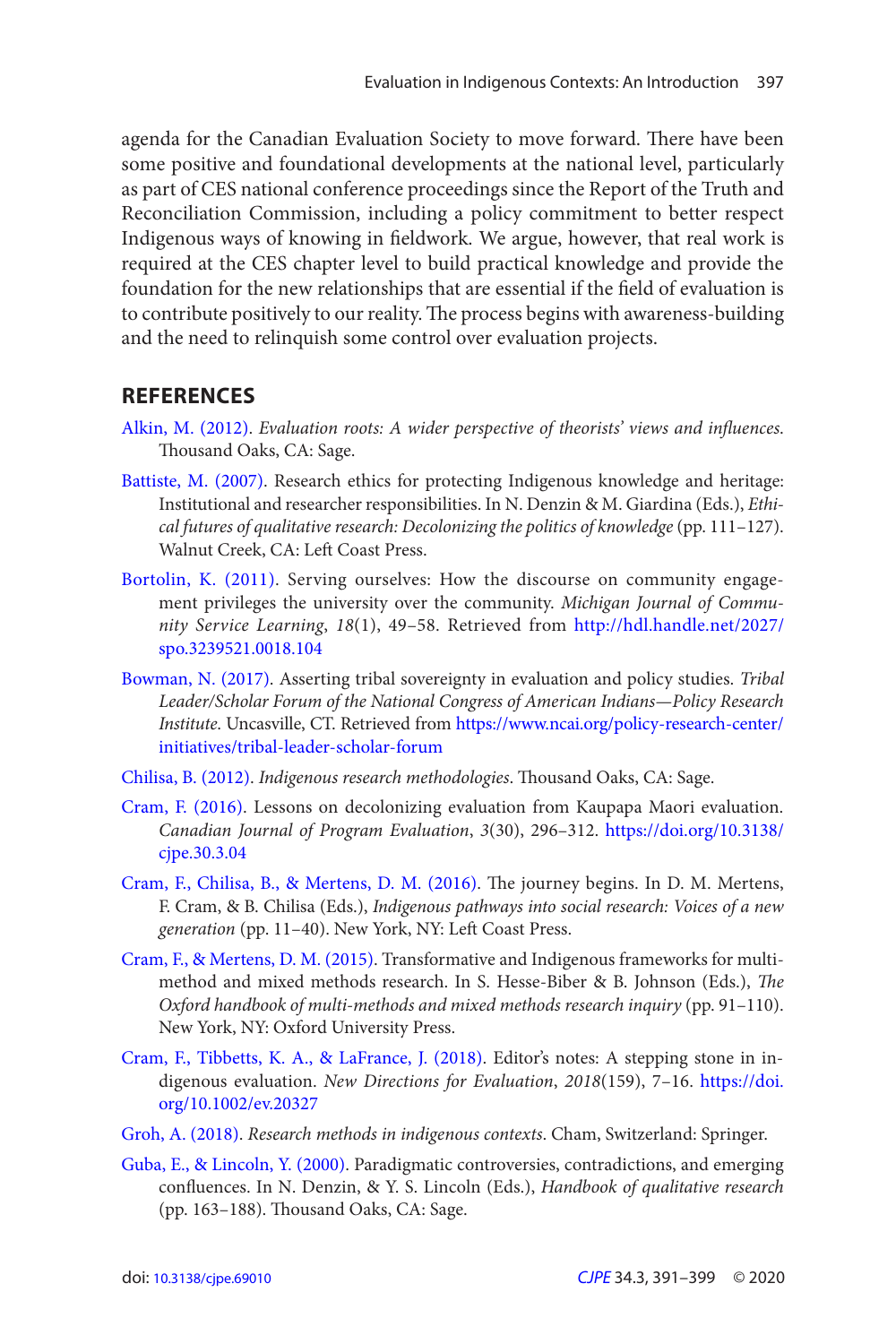- <span id="page-7-0"></span>Kovach, M. (2009). Indigenous methodologies: Characteristics, conversations, and contexts. Toronto, ON: University of Toronto Press.
- Kymlicka, W. (2009). Multicultural odysseys: Navigating the new international politics of diversity. London, England: Oxford University Press.
- Mertens, D. M. (2018). Mixed methods design in evaluation. Thousand Oaks, CA: Sage.
- Mertens, D. M., & Wilson, A. T. (2012). Program evaluation theory and practice: A comprehensive guide. New York, NY: Guilford Press.
- [Minister of Justice . \( 2017 \)](#page-0-0). Principles respecting the Government of Canada's relationship with Indigenous peoples. Retrieved from https://www.justice.gc.ca/eng/csj-sjc/ [principles-principes.html](https://www.justice.gc.ca/eng/csj-sjc/principles-principes.html)
- Pasternak, S. (2017). Grounded authority: The Algonquins of Barriere Lake against the State. Minneapolis, MN: University of Minnesota Press.
- Shepherd, R. P. (2018). Indigenous peoples and the reconciliation agenda: Funding, accountability, and risk . In C. Dunn (Ed.), The handbook of Canadian public administration (3rd ed., pp. 246-268). Toronto, ON: Oxford University Press.
- Smith, L. T. (1999). Decolonizing methodologies: Research and indigenous peoples. New York, NY: Palgrave.
- TRC. (2015). Final report of the Truth and Reconciliation Commission of Canada. Toronto, ON: James Lorimer & Co.
- Trudeau, J. (2015). Mandate Letters to Ministers. Retrieved from https://pm.gc.ca/en/ [mandate-letters](https://pm.gc.ca/en/mandate-letters)
- [UN Office of the High Commissioner for Human Rights . \( 2013 \)](#page-1-0). Declaration on the Rights of Indigenous Peoples. Retrieved from [https://www.refworld.org/docid/5289e4fc4.](https://www.refworld.org/docid/5289e4fc4.html)  [html](https://www.refworld.org/docid/5289e4fc4.html)
- Weber-Pillwax, C. (2001). What is Indigenous research? Canadian Journal of Native Educa $tion, 25(2), 166-174.$
- Wehipeihana, N. (2018). Affirming and privileging Indigenous knowledge in evaluation. Canadian Evaluation Society 2018. Calgary . Retrieved from [http://nwtevaluation2018.](http://nwtevaluation2018.com/presentations.html)  [com/presentations.html](http://nwtevaluation2018.com/presentations.html)
- Wilson, S. (2001). What is an Indigenous research methodology? Canadian Journal of Native Education, 25(2), 175-179.
- Wilson, S. (2008). Research is ceremony: Indigenous research methods. Black Point, NS: Fernwood.

#### **AUTHOR INFORMATION**

**Robert P. Shepherd** is associate professor at the School of Public Policy & Administration at Carleton University. His research spans public management and governmental reform, Indigenous public management, ethics, and policy and program evaluation. He is interested in how public accountability and oversight systems intersect to improve overall public management and governance systems. In addition, his research extends to understanding how governmental program evaluation functions can improve public policy and decision making.